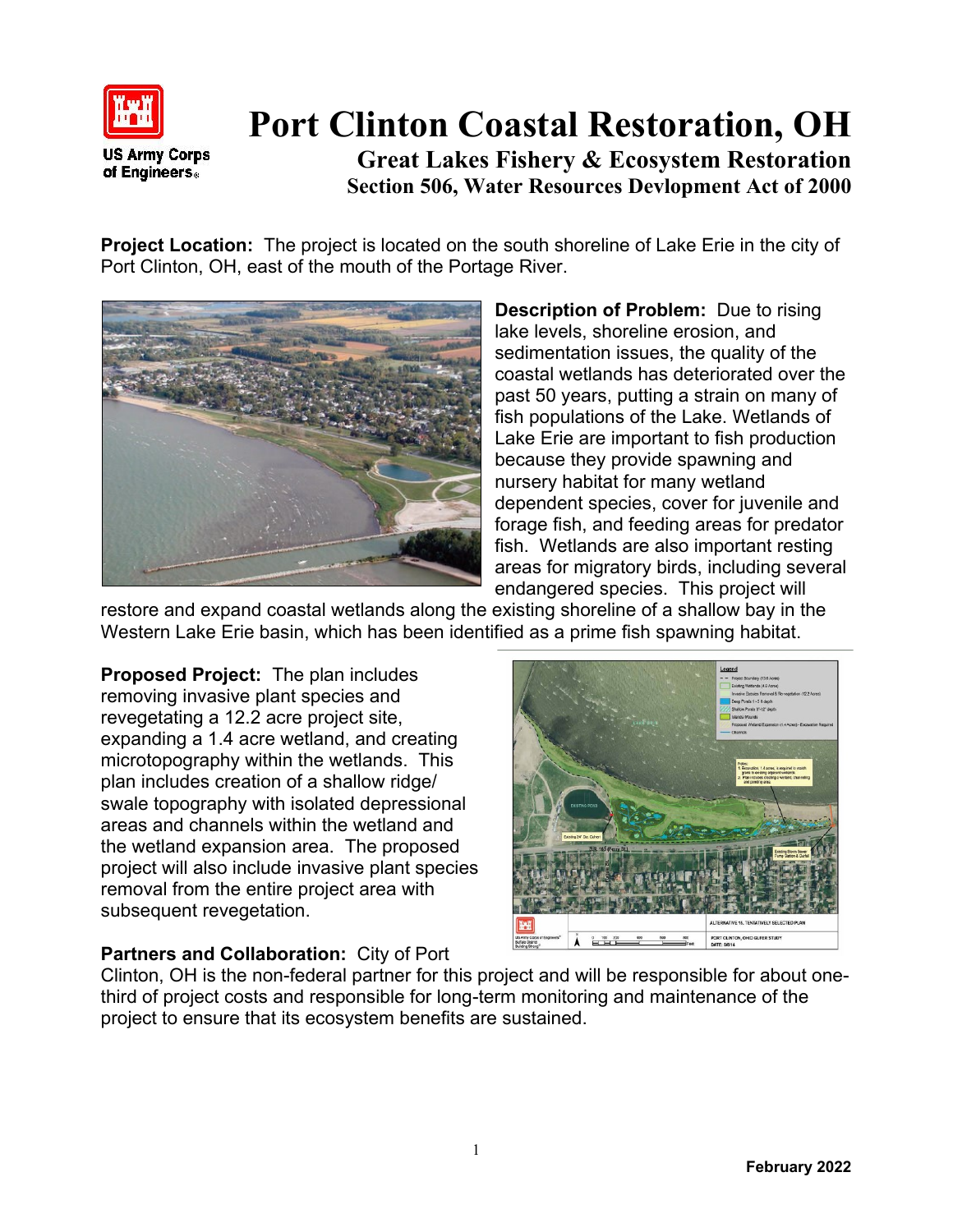**Project Benefits:** The proposed project will rehabilitate approximately 14 acres of coastal wetland habitat, to include removal of invasive species such as purple loosestrife and phragmites from the existing coastal wetland and replanting area with native vegetation. Addition of coastal wetlands in the Western Basin of Lake Erie has been deemed important in the Lake Erie LaMP Biodiversity Conservation Strategy. The wetland will be permanently maintained by the City of Port Clinton, which will monitor the project site and

continue to remove invasive species for the project life. The site is a key stop-off point for migratory birds including several endangered warbler species and will restore habitat suitable for the American bittern and piping plover. Several recreational and commercial fish species

| <b>Measure of Progress</b>                                                                                | <b>Project Output</b>                                                                        |
|-----------------------------------------------------------------------------------------------------------|----------------------------------------------------------------------------------------------|
| 3.1.1 - Projected phosphorus<br>reductions (measured in pounds)                                           | Estimated to reduce 176<br>million pounds of sediment<br>from suspension in the<br>waterway. |
| 3.1.3 - Measured nutrient and<br>sediment reductions (measured in<br>pounds)                              | Nutrient Management,<br>Streambank stabilization,<br><b>Riparian Forest Buffer</b>           |
| 4.1.4 - Number of acres of other<br>habitats in the Great Lakes basin<br>protected, restored and enhanced | <b>Estimated to restore</b><br>approximately 18 acres                                        |

will benefit from the proposed project, as well as native plant species, including three statelisted sedge and rush species. In addition, the project will result in increased habitat quality, and native fish species richness and abundance. Secondary benefits can be attributed to education, recreation, and safety.

**Project Status:** High waters in Lake Erie have prolonged the construction schedule, during FY21, but the contractor was able to complete installation of plantings. The PDT is currently working on development of the FY22 Task Order, which will be awarded by March 2022.